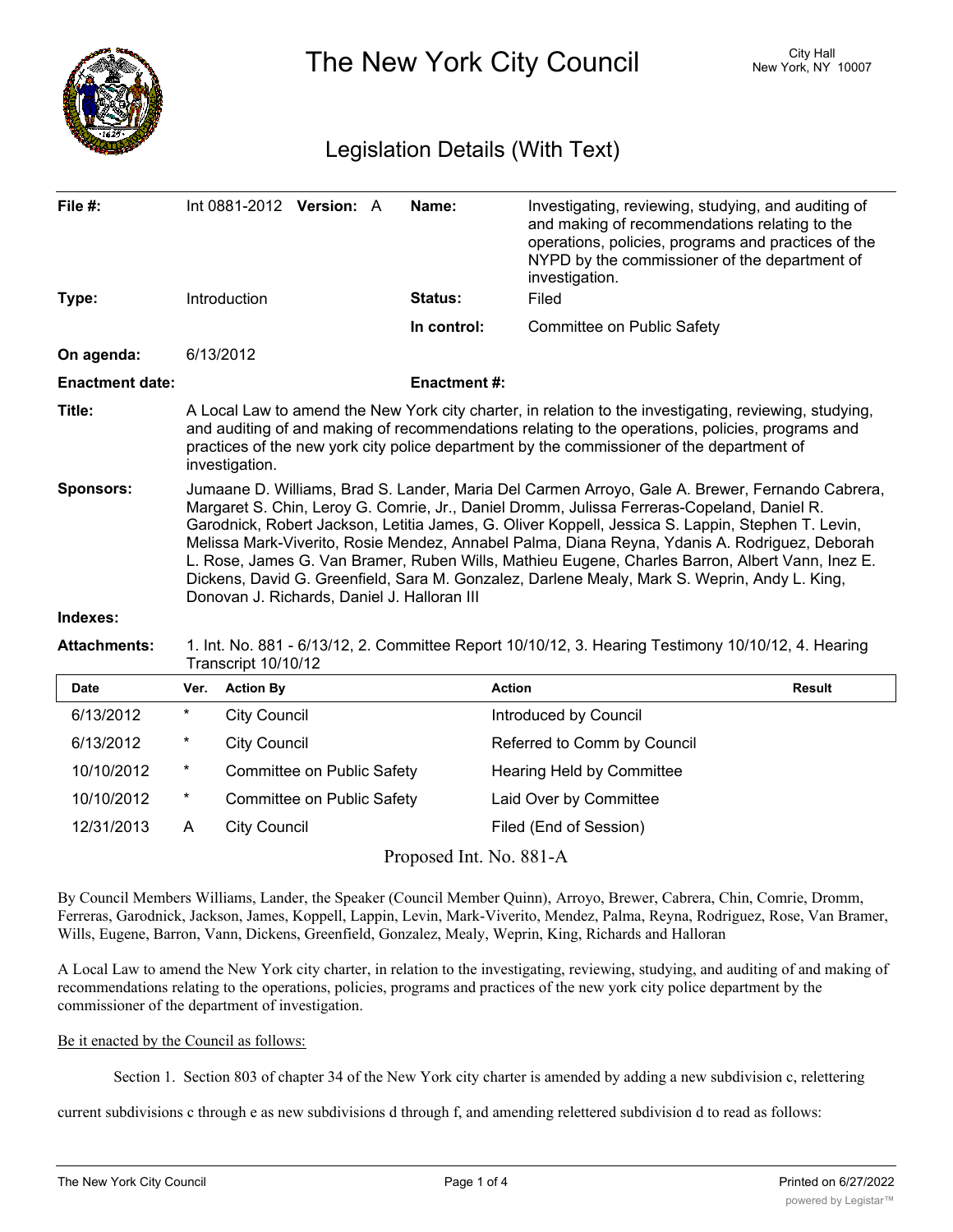#### **File #:** Int 0881-2012, **Version:** A

c. 1) The commissioner shall, on an ongoing basis, investigate, review, study, audit and make recommendations relating to the operations, policies, programs and practices, including ongoing partnerships with other law enforcement agencies, of the new york city police department with the goal of enhancing the effectiveness of the department, increasing public safety, protecting civil liberties and civil rights, and increasing the public's confidence in the police force, thus building stronger police-community relations.

2) Not later than ninety days after the effective date of the local law that added this subdivision, the commissioner shall report to the council regarding the identity and qualifications of the individual responsible for overseeing the implementation of the duties described in paragraph 1 of this subdivision, the number of personnel assigned to assist that individual, and the details of the management structure covering them. Upon removal or replacement of the individual responsible for overseeing the implementation of the duties described in paragraph 1 of this subdivision, notification of that removal or replacement, and the identity and qualifications of the new individual responsible for overseeing the implementation of the duties described in paragraph 1 of this subdivision, shall be provided to the council.

3) The Mayor, in consultation with the department and the new york city police department, shall have the discretion to determine how sensitive information provided to the department in connection with any investigation, review, study, or audit undertaken pursuant to this section shall be treated. The Mayor shall provide the Council with any guidelines, procedures, protocols or similar measures related to the treatment of sensitive information that he or she puts in place. Sensitive information shall mean information concerning (i) ongoing civil or criminal investigations or proceedings; (ii) undercover operations; (iii) the identity of confidential sources, including protected witnesses; (iv) intelligence or counterintelligence matters; or (v) other matters the disclosure of which would constitute a serious threat to national security or to the safety of the people of the city of New York.

4) The executive director of the civilian complaint review board and the chief of the new york city police department's internal affairs bureau shall report to the commissioner any problems and deficiencies relating to the new york city police department's operations, policies, programs and practices that he or she has reason to believe would adversely affect the effectiveness of the department, public safety, the exercise of civil liberties and civil rights, or the public's confidence in the police force, and that would be relevant to the duties of the commissioner as described in paragraph 1 of this subdivision.

5) No officer or employee of an agency of the city shall take any adverse personnel action with respect to another officer or employee in retaliation for his or her making a complaint to, disclosing information to, or responding to queries from the commissioner pursuant to activities undertaken under paragraph 1 of this subdivision unless the complaint was made or the information was disclosed with the knowledge that it was false or with willful disregard for its truth or falsity. Any officer or employee who believes he or she has been retaliated against for making such complaint to, disclosing such information to, or responding to such queries from the commissioner may report such action to the commissioner as provided for in subdivision (c) of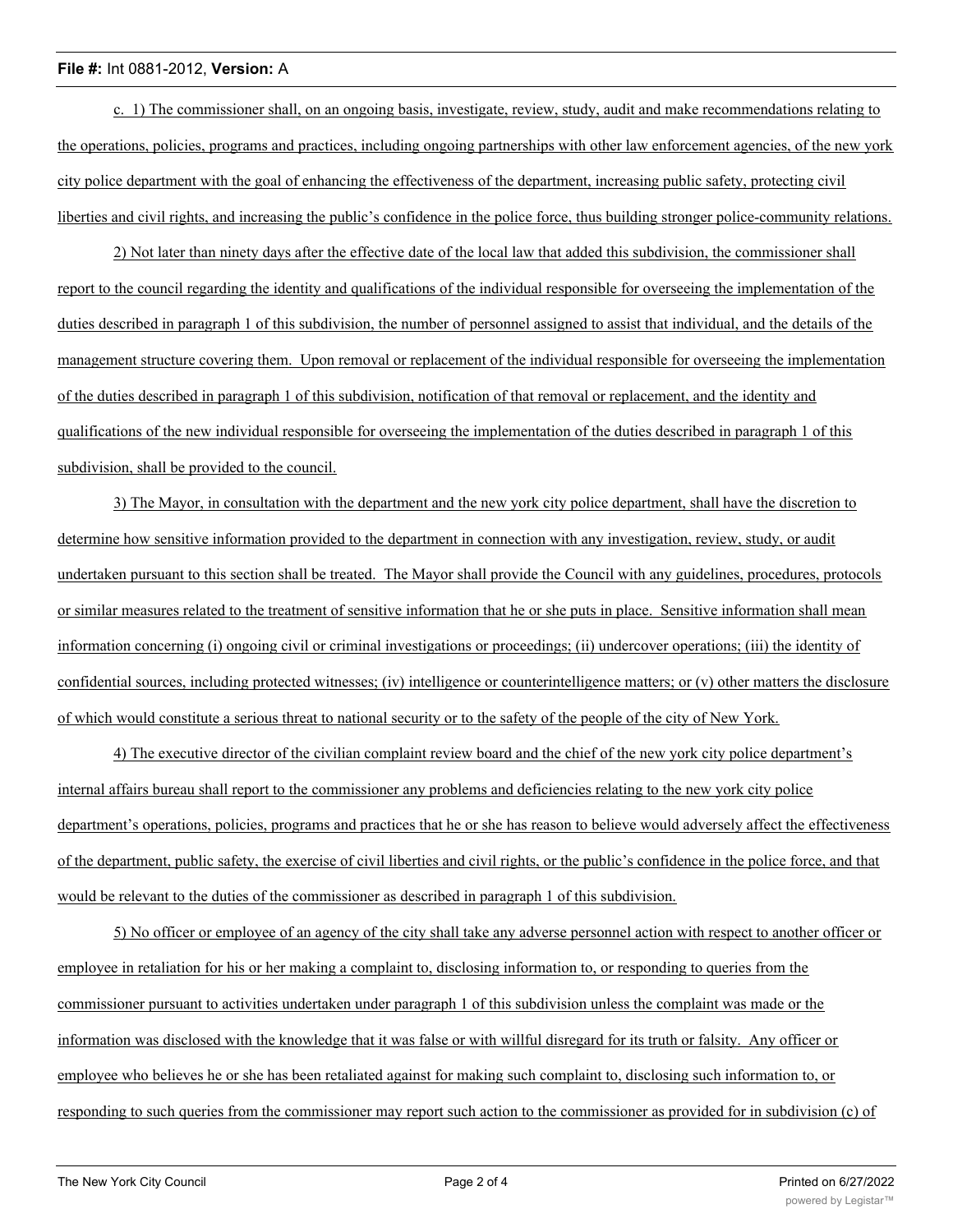#### **File #:** Int 0881-2012, **Version:** A

section 12-113 of the administrative code.

6) The department's website shall provide a link for individuals to report any problems and deficiencies relating to the new york city police department's operations, policies, programs and practices. Individuals making such reports shall not be required to provide personally identifying information.

 $d[c]$ . 1. For any investigation made pursuant to subdivision a or b of this section, the commissioner shall prepare a written report or statement of findings and shall forward a copy of such report or statement to the requesting party, if any. In the event that [the] any matter investigated, reviewed, studied, or audited pursuant to this section involves or may involve allegations of criminal conduct, the commissioner, upon completion of the investigation, review, study, or audit, shall also forward a copy of his or her written report or statement of findings to the appropriate prosecuting attorney, or, in the event the matter investigated, reviewed, studied, or audited involves or may involve a conflict of interest or unethical conduct, to the conflicts of interest board [ of ethics].

2. For any investigation, review, study, or audit made pursuant to paragraph one of subdivision c of this section, the commissioner shall prepare a written report or statement of findings and shall forward a copy of such report or statement to the mayor, the council, and the police commissioner upon completion. Within ninety days of receiving such report or statement, the police commissioner shall provide a written response to the commissioner, the mayor, and the council. Each such written report or statement, along with a summary of its findings, as well as the reports described in paragraph 3 of this subdivision, shall be posted on the department's website in a format that is searchable and downloadable and that facilitates printing no later than ten days after it is delivered to the mayor, the council, and the police department. All such reports, statements, and summaries so posted on the department's website shall be made easily accessible from a direct link on the homepage of the website of the department.

3. In addition to the reports and statements of findings to be delivered to the mayor, the council, and the police commissioner pursuant to paragraph 2 of this subdivision, there shall be an annual summary report on the activities undertaken pursuant to paragraph 1 of subdivision c of this section containing the following information: (i) a description of all significant findings from the investigations, reviews, studies, and audits conducted in the preceding year; (ii) a description of the recommendations for corrective action made in the preceding year; (iii) an identification of each recommendation described in previous annual reports on which corrective action has not been implemented or completed; and (iv) the number of open investigations, reviews, studies, or audits that have been open, as of the close of the preceding calendar year, for a time period of 1) six months up to and including one year, 2) more than one year up to and including two years, 3) more than two years up to and including three years, and 4) more than three years. The annual summary report required by this paragraph shall be completed and delivered to the mayor, the council, and the police commissioner on April 1, 2015 and every April 1 thereafter.

e[d]. The jurisdiction of the commissioner shall extend to any agency, officer, or employee of the city, or any person or entity